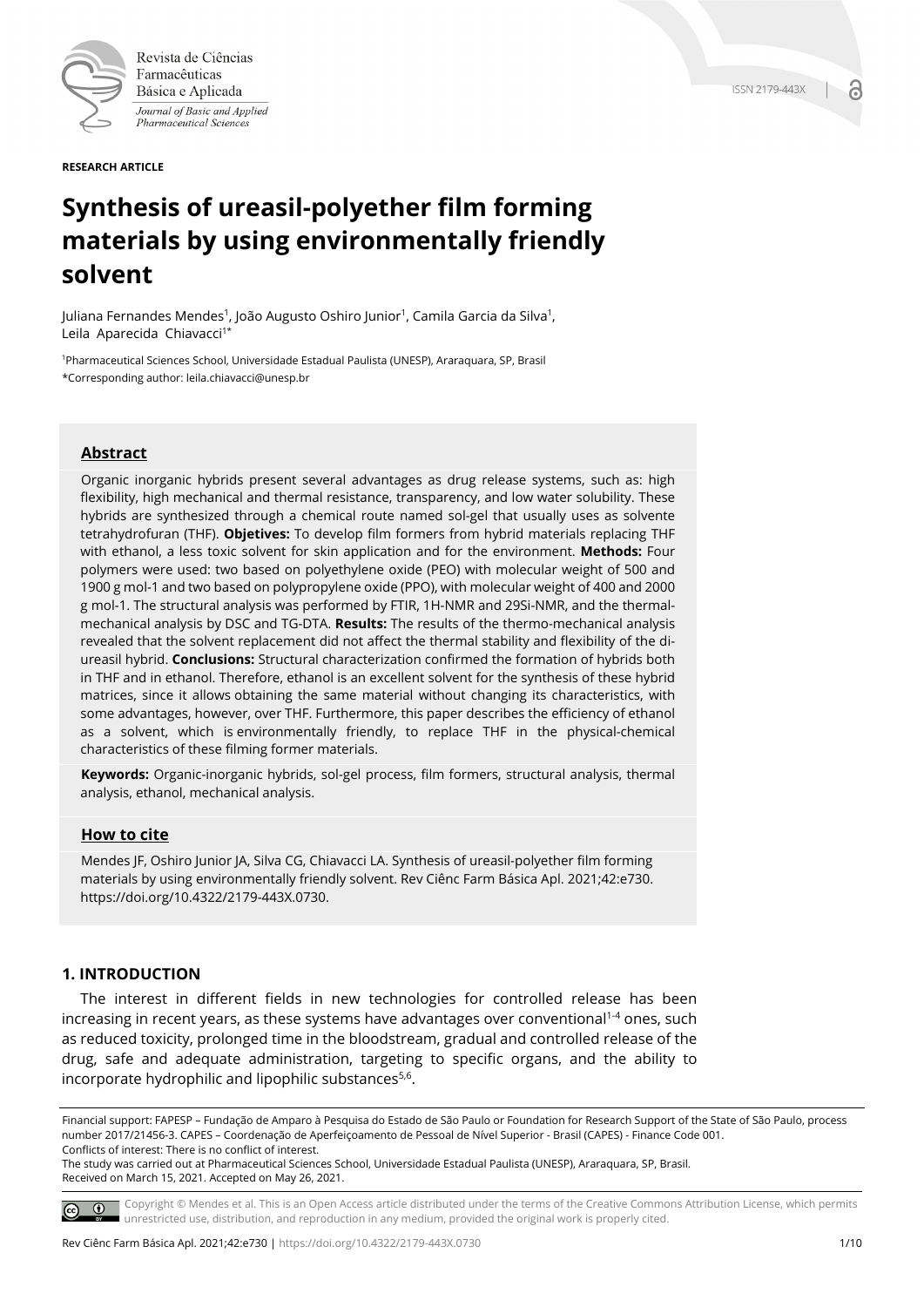Some modifications at the nanometric structure of polymeric materials offer optimization of structural, optical and mechanical characteristics with great application for controlled release of drugs. Among the new class of nanostructured polymers, one can highlight the organic-inorganic hybrid materials<sup>7</sup>, in particular, di-ureasil hybrids, which are biocompatible, transparent and flexible, and present better mechanical properties than pure polyethers<sup>8</sup>. The transparency is a feature desired in some pharmaceuticals and cosmetics systems, as it increases patient acceptability and allows the physician to monitor the healing process.

These hybrids are synthesized and processed through the chemical route known as sol $g e^{q^{3}+12}$ . During the synthesis of precursors, the usually employed solvent is tetrahydrofuran (THF), which is widely used industrially. Several human studies show that THF is readily absorbed from the respiratory tract. Moreover, this solvent is absorbed through the skin and the THF vapors may cause irritation of mucous membranes, respiratory system and skin<sup>13,14</sup>. Ong et al.15 reported that occupational exposures (inhalation and dermal) to THF resulted in measurable blood and urine THF levels. As a result of its industrial uses, THF may enter the environment through industrial waste streams and if it is accidentally released in soil or water, precipitating some volatilization to the atmosphere. In addition, THF is more expensive than ethanol and, in Brazil, THF is controlled by the Federal Police, which complicates its use on an industrial scale, as well as its acquisition.

Therefore, in this work, we show that ethanol, an environmentally friendly solvent, can be successfully employed in replacing THF in the synthesis of ureasil-polyether film forming hybrids.

### **2. MATERIALS AND METHODS**

#### **2.1 Materials**

3-(Trithoxysilyl)Propyl Isocyanate (ICPTES), 95%, Sigma-Aldrich, [O,O′ bis(2- aminopropyl)polypropyleneglycol-block-polyethyleneglycol-block-polypropylene glycol] (PEO, Mw= 500 and 1900 g.mol<sup>-1</sup>) and [Poly(propylene glycol)bis(2-aminopropyl ether)] (PPO, Mw= 400 and 2000 g.mol<sup>-1</sup>), Sigma Aldrich were used without prior purifications. The solvents Tetrahydrofuran 99.9%, Sigma Aldrich and ethanol 99.5%, Synth were used to promote hybrid precursor molecule formation. An aqueous solution of HCl 37%, Synth, was used to catalyze the hydrolysis and condensation reactions..

### **2.2 Synthesis of the polyether-ureasil precursors (hybrid precursors)**

The preparation of the di-ureasil hybrids precursors involved the formation of a covalent urea linkage between the terminal aminopropyl groups of the functionalized PEO or PPO and the isocyanate group of the ICPTES (Step 1 of the Scheme 1). In a typical procedure, the functionalized PEO or PPO was dissolved in THF or ethanol (amounts described in Table 1) and added to a three-necked round-bottomed flask equipped with a mechanical stirrer, and reflux condenser. Then, ICPTES was introduced with a molar ratio of 1:2, and the mixtures were stirred and refluxed for 24 h. The solvent (THF and ethanol) was eliminated by evaporation under vacuum at 80°C (±10ºC), leading to the formation of the hybrid precursors. The nomenclatures U-PEO500, U-PEO1900, U-PPO400 and U-PPO2000 were adopted to identify the final precursors prepared using ethanol (ET) or THF as solvents.

#### **Table 1.** Amount of reagents used in the synthesis of hybrid matrices.

| <b>Hybrid matrices</b> | <b>ICPTES</b> (mL) | $NH2$ -PEO-NH <sub>2</sub> or<br>THF/Ethanol (mL)<br>$NH2-PPO-NH2(g)$ |     |  |  |
|------------------------|--------------------|-----------------------------------------------------------------------|-----|--|--|
|                        |                    |                                                                       |     |  |  |
| <b>U-PEO 500</b>       | 19.6               | 25                                                                    | 100 |  |  |
| U-PEO 1900             | 6.3                | 25                                                                    | 40  |  |  |
| U-PPO 400              | 34.3               | 25                                                                    | 80  |  |  |
| U-PPO 2000             | 6.0                | 25                                                                    | 40  |  |  |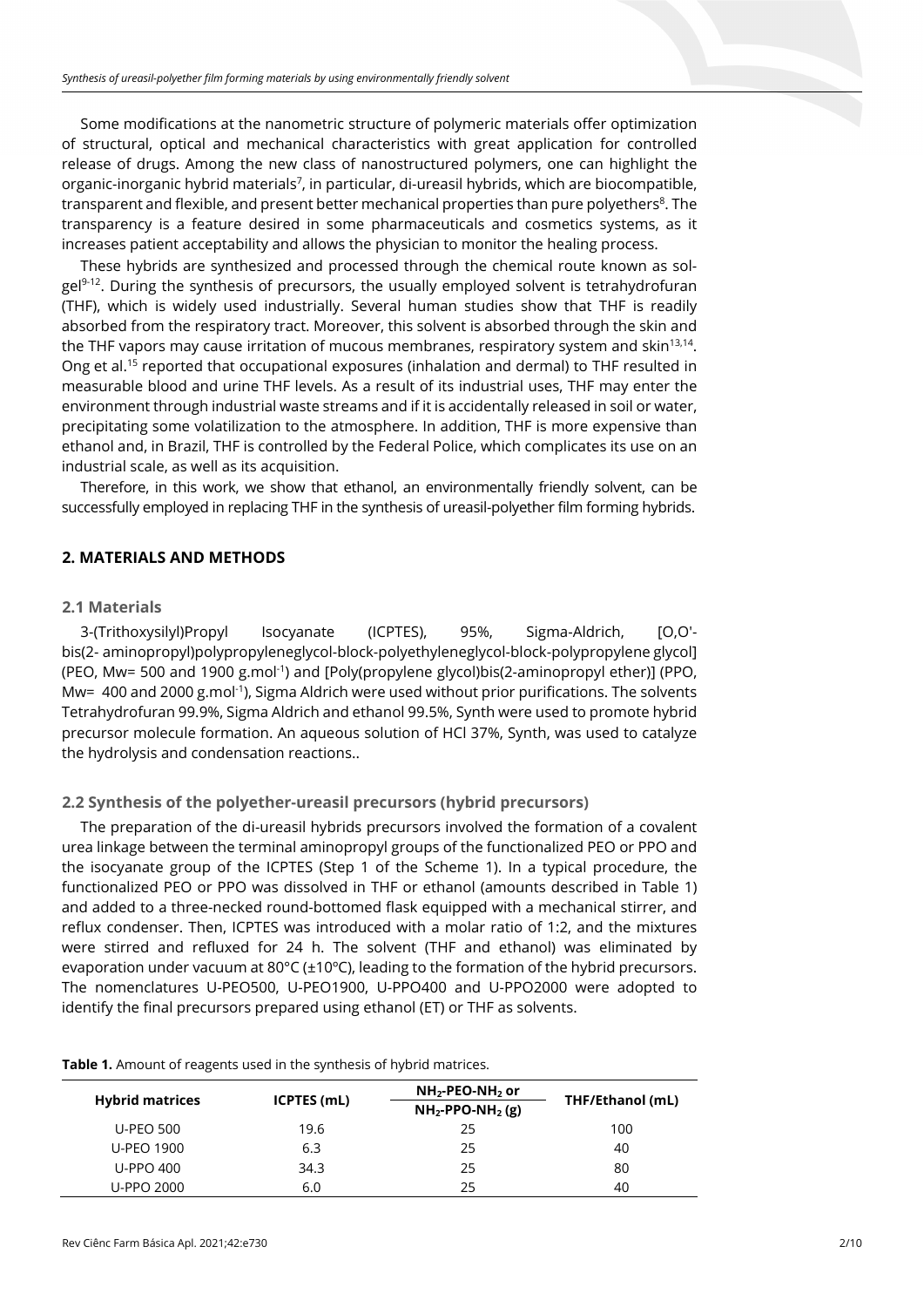



### **2.3 Preparation of the monoliths**

The second step (Step 2 of Scheme 1) comprised the hydrolysis of Si(OCH<sub>2</sub>CH<sub>3</sub>)<sub>3</sub> to generate silanol moieties, followed by condensation reactions to form di-ureasil hybrid monoliths. The hydrolysis reaction was initialized by adding 500µL of ethanol, 50µL of water and 36µL of HCl as catalyst to 0.75g of the di-ureasil precursors. Finally, monoliths were obtained after drying under vacuum at 70°C for 24 h.

### **2.4 Characterizations of hybrid precursors and monoliths**

FTIR spectra of hybrid precursors and monoliths were registered from their thin film cast onto NaCl windows and KBr pellets, respectively, using a Perkin Elmer Spectrum 2000 in transmittance mode. The analysis was done in the 4000-370 cm $^{-1}$  region and at resolution of 1 cm-1.

The 1 H-NMR spectra of functionalized POE and PPO and hybrid precursors were recorded in a Varian (500 MHz) using CDCl<sub>3</sub> as solvent. The spectra <sup>29</sup>Si-NMR of monoliths were recorded in a Varian (300 MHz). The following parameters were fixed: spectral width of 100 kHz; pulse of 101.2º; relaxation of 30s and line broadening in 50Hz.

The monoliths were also characterized by TG and DSC. TG were performed using a TA-SDT Q600 instrument and the samples were heated to 980ºC with a heating rate of 5ºC/min under nitrogen flow. The glass transition, melt temperatures and transition enthalpies of hybrid monoliths were measured using the TA-DSC Q100 equipment with the temperature ranging from -90°C to 350°C and heating rate of 10°C/min under nitrogen atmosphere.

The DMA technique was used to determine the mechanical strength of the hybrid matrix. The measurements were performed using a TA-DMA 2980, operating at room temperature, with a variation ramp force of 1N/min to 18N, static force of 0.02 N, compression load mode and samples in a cylindrical shape with 6.25mm diameter.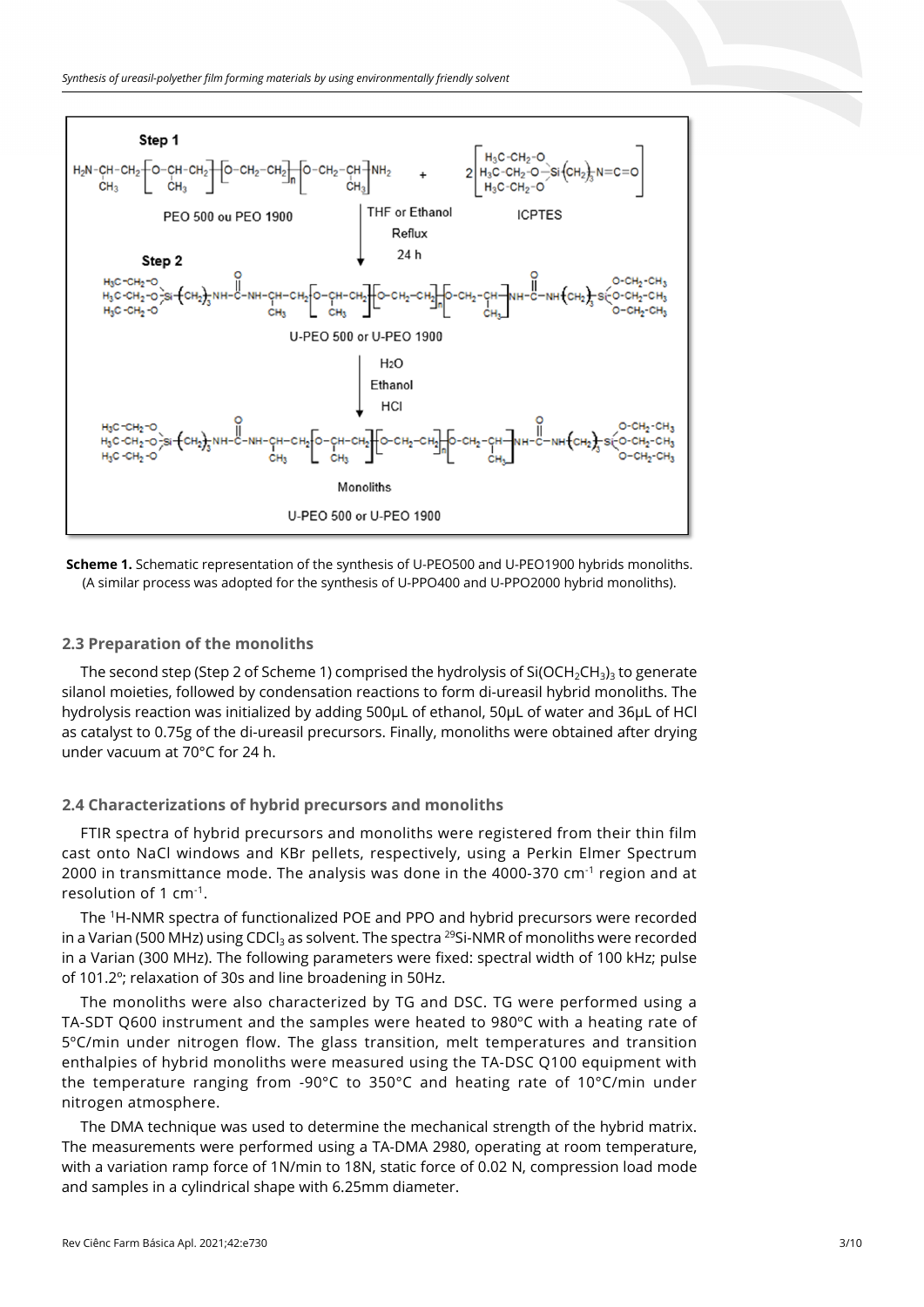## **3 RESULTS AND DISCUSSION**

#### **3.1 Synthesis and characterization of hybrid precursors**

Figure 1 shows the FTIR spectra of di-ureasil precursors prepared as previously described. The absorption band of isocyanate groups (N=C=O) of ICPTES at around 2274  $cm^{-1}$ disappeared, indicating that this group reacted completely with N-H groups of functionalized PEO and PPO to form urea bridges in both solvents. The presence of urea linkages (- NHC(=O)NH-) in all precursors was confirmed by bands in the amide I and II region. The amide I region in the FTIR spectra of all di-ureasil precursors showed a weak band at 1720  $cm^{-1}$  assigned to free carbonyl band and an intense band with maximum range from 1630 to 1660 cm-1 associated with the hydrogen-bonded carbonyl band. Indeed, a strong band in the amide II region of these spectra at about 1560  $cm<sup>-1</sup>$  ascribed to N-H in-plane blending and C-N stretching. In addition, two broad bands appeared at about 3330 and 3530 cm<sup>-1</sup>, which were attributed to "free" and hydrogen-bonded stretching vibration of N-H groups of urea, respectively. The last band was less intense than the first one for all precursors with the exception of those prepared using Jeffamine ED2003. Bands attributed to ethoxysilane groups  $(Si-OCH<sub>2</sub>CH<sub>3</sub>)$  are characterized by strong doublets at 1100-1075cm<sup>-1</sup> and less intense bands at around 1170 and 950 cm<sup>-1</sup>. Unfortunately, these bands appear in the same region of C-C and C-O stretching and  $CH<sub>2</sub>$  angular deformation of functionalized PEO and PPO backbones and then the presence of ethoxysilane groups in the di-ureasil precursors cannot be confirmed in their FTIR spectra.



**Figure 1.** FTIR spectra of di-ureasil precursors prepared by using THF and ethanol as solvent (a) U-PEO and (b) U-PPO.

The molecular structures of di-ureasil precursors are also confirmed by the <sup>1</sup>H NMR technique. Figures 2 and 3 show the <sup>1</sup>H NMR spectra of U-PEO and U-PPO precursors, respectively, prepared with different molecular weight using THF and ethanol solvents. The signals of functionalized PEO and PPO backbone can be assigned as follows: methyl groups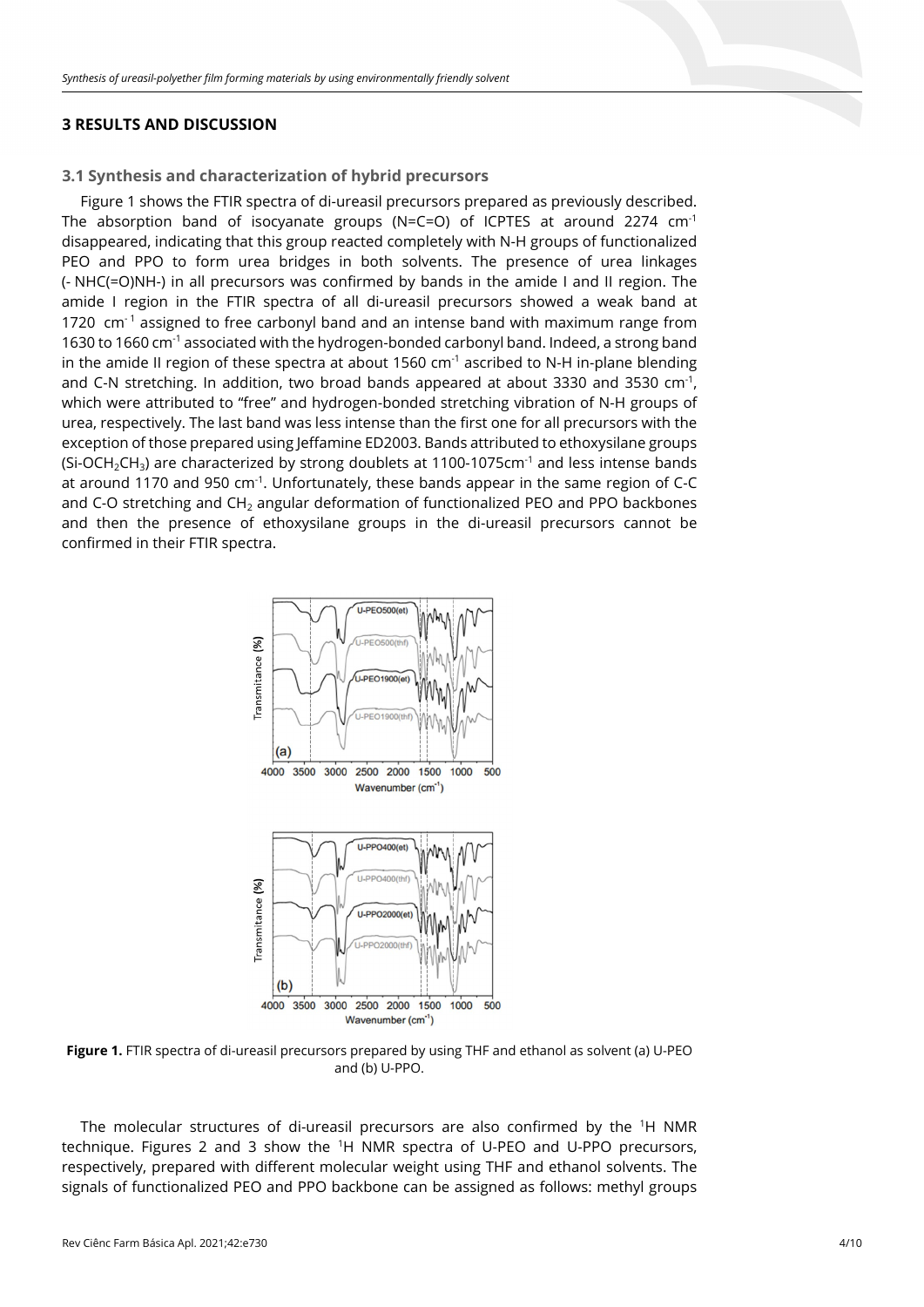$(-$  O-CH $(-CH<sub>3</sub>)$ -CH<sub>2</sub>-) at 1.05 ppm, methylene groups  $(-$ O-CH $(-CH<sub>3</sub>)$ -CH<sub>2</sub>-) at 3.31-3.49 ppm and methyne groups (-O-CH(-CH<sub>3</sub>)-CH<sub>2</sub>-) at 3.0 ppm attributed to propylene units present in backbone of all PEO and PPO, and methylene groups (-O-CH<sub>2</sub>-CH<sub>2</sub>-) at 3.56 ppm from ethylene units present in backbone of the functionalized PEO. The presence of ethoxysilane groups was confirmed by the intense signals at 1.18 ppm  $(-Si-O-CH<sub>2</sub>CH<sub>3</sub>)$  and 3.65 ppm  $(-Si-O-CH<sub>2</sub>CH<sub>3</sub>)$ , showing that hydrolysis of these groups did not occur during the reaction. Furthermore, the methylene groups linked next to silicon atoms  $(-Si-CH<sub>2</sub>-CH<sub>2</sub>)$  appear at 0.55 and 0.77 for U- PEO and UPPO, respectively. The next methylene groups (-Si-CH<sub>2</sub>-CH<sub>2</sub>-) showed a signal at 1.50 ppm for all precursors. However, the signal of methylene groups linked next to urea bridges are covered by methylene groups of propylene units at around 3.0 ppm.



**Figure 2.** 1H NMR spectra of U-PEO500 (a) and U-POE1900(b) hybrid precursors prepared with THF and ethanol solvents.



**Figure 3.** 1H NMR spectra of U-PPO400 (a) and U-PPO2000(b) hybrid precursors prepared with THF and ethanol solvents.

### **3.2 Characterizations of monoliths**

#### *3.2.1 Structural characterization*

Figure 4 shows the hybrid monoliths prepared using all di-ureasil precursors. The transparency of these monoliths is a result of the nanostructural uniformity of the network produced by the organic-inorganic hybrid approach. FTIR spectra of these monoliths are presented in Figure 5a and b.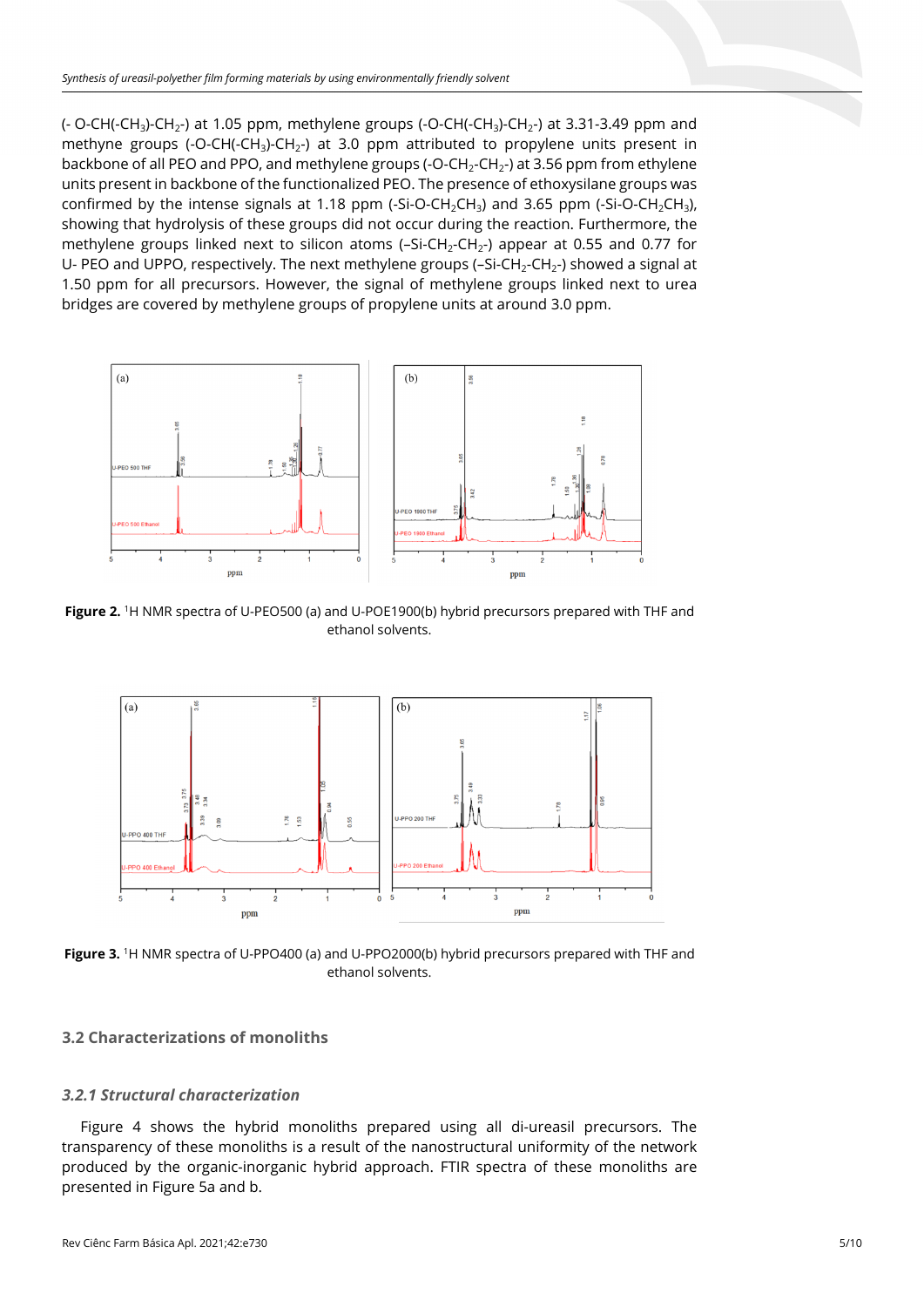

**Figure 4.** Images of hybrids monoliths prepared using di-ureasil precursors synthesized in THF and ethanol.



**Figure 5.** FTIR spectra of monoliths prepared from di-ureasil precursors (a) U-PEO and (b) U-PPO with THF and ethanol.

The use of different solvents and functionalized polymers to synthetize the di-ureasil precursors did not influenced on FTIR spectra of their respective monoliths. The most intense bands in these spectra appeared at about 1100  $cm^{-1}$  and it was attributed to the C-O stretching of oxyethylene units. The presence of urea linkages in these monoliths are confirmed by bands at amide I and II regions. The band at 1640  $cm<sup>-1</sup>$  in all spectra is attributed to amide I mode (C=O and C-N stretch and C-C-N deformation vibrations) associated to more ordered hydrogen-bonded aggregated (e.g., urea/urea association). However, the spectrum of U- PEO1900(et) showed other amide I components at 1715 cm<sup>-1</sup> that are assigned to the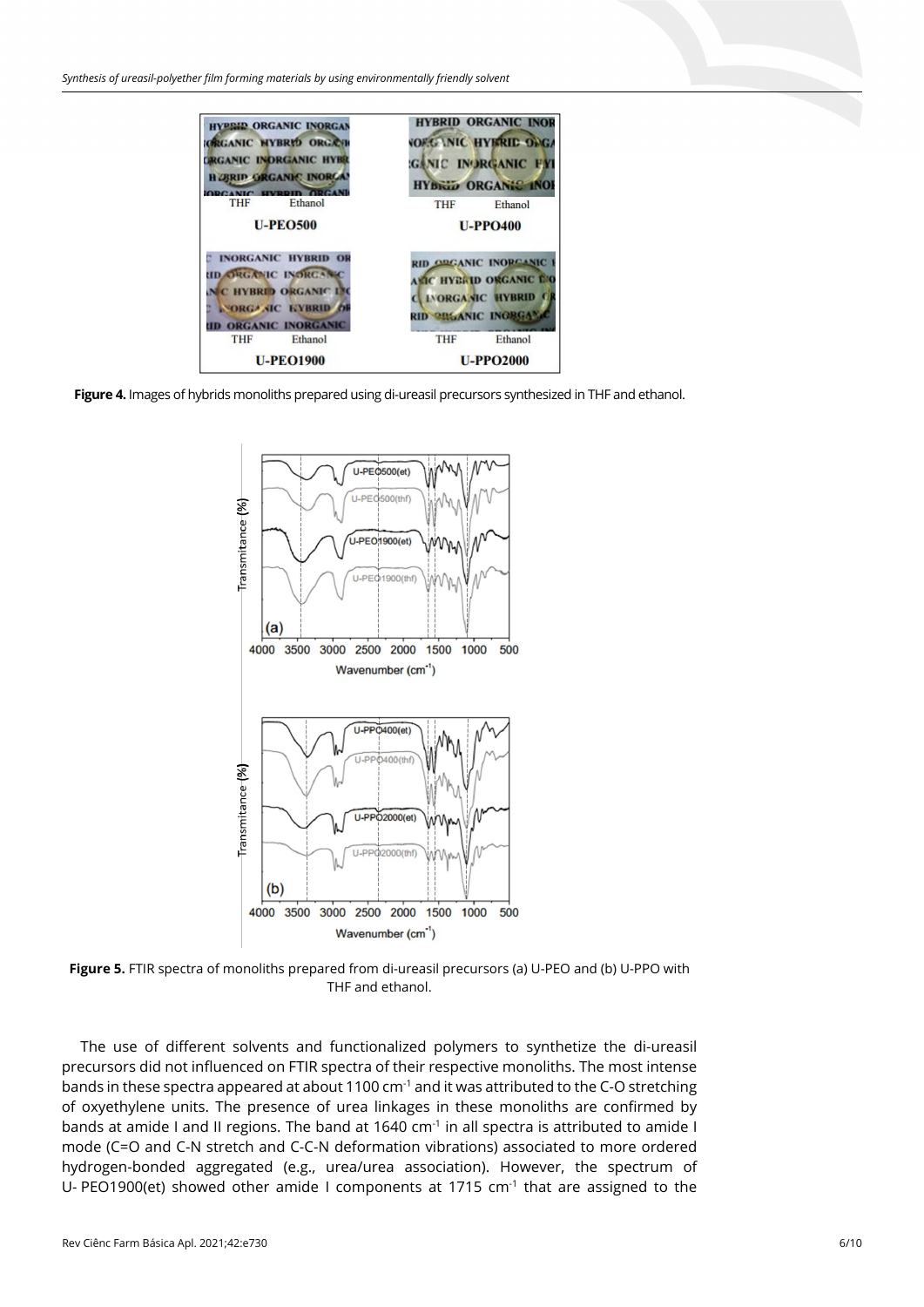absorption of hydrogen-bonded C=O in disordered aggregates. Amide II band appears at 1560 cm<sup>-1</sup>, and the N-H stretching of urea linkage is centered at about 3450 – 3360 cm<sup>-1</sup> in these FTIR spectra. The shift of the N-H stretching band can be attributed to intermolecular hydrogen bonding. In addition, the intensities of amide I and II in relation to C-O stretching band of oxyethylene units are affected by average molecular weights of functionalized polymers. The amide I and II bands of U-PEO500 and U-PPO400 are more intense than those of U-PEO1900 and U-PPO2000 due to the presence of more oxyethylene units in the backbone of the last two.

Figure 6 presents <sup>29</sup>Si NMR spectrum of monoliths, in which it was possible to observe the presence of peaks between -59 and -67 ppm, which are assigned to the species T<sub>2</sub> (RSi(OSi)<sub>2</sub>(OH)) and T<sub>3</sub> (RSi(OSi)<sub>3</sub>, respectively<sup>16</sup>. Table 2 shows that the hybrid matrices presented a high degree of polycondensation (above 85%), revealing the existence of few terminal OH groups in the structure of these materials. This fact has also been shown in previous works, with U-PEO500 and U-PEO1900 being synthesized with THF from basic or acid catalysis<sup>9,11</sup>.



**Figure 6.** 29Si NMR spectrum of monoliths from di-ureasil precursors (a) U-PEO and (b) U-PPO with THF and ethanol.

|                   |  |  |  |  |  |  | <b>Table 2.</b> Area under peaks of different T <sup>n</sup> species of <sup>29</sup> Si NMR of monoliths and degree of |  |  |
|-------------------|--|--|--|--|--|--|-------------------------------------------------------------------------------------------------------------------------|--|--|
| polycondensation. |  |  |  |  |  |  |                                                                                                                         |  |  |

|                  |            | $T^2$ area | $T^3$ area | Degree of<br>Polycondensation (%) |  |  |
|------------------|------------|------------|------------|-----------------------------------|--|--|
| <b>Hybrid</b>    | Solvent    | %          | %          |                                   |  |  |
| <b>U-PEO500</b>  | <b>THF</b> | 34         | 65         | 88                                |  |  |
|                  | Ethanol    | 41         | 59         | 86                                |  |  |
| <b>U-PEO1900</b> | <b>THF</b> | 27         | 72         | 90                                |  |  |
|                  | Ethanol    | 17         | 82         | 94                                |  |  |
| <b>U-PPO400</b>  | <b>THF</b> | 27         | 73         | 91                                |  |  |
|                  | Ethanol    | 22         | 78         | 92                                |  |  |
| U-PPO2000        | <b>THF</b> | 24         | 76         | 92                                |  |  |
|                  | Ethanol    | 26         | 73         | 90                                |  |  |

### *3.2.2 Thermal analysis*

Figure 7 shows the DSC curves for di-ureasil monoliths prepared as previously described. The DSC data for U-PEO1900 showed an endothermic peak between 25-27ºC related to the melting of the crystalline phase present in the materials. In these polymers, the appearance of regions or crystalline domains surrounded by an amorphous disordered phase and characterizing the formation of a semi-crystalline polymer is well related in the scientific literature<sup>8,9,11</sup>. The negative glass transition temperature for all U-PEO and U-PPO monoliths is related to the high flexibility of di-ureasil polymers, as has been previously reported in the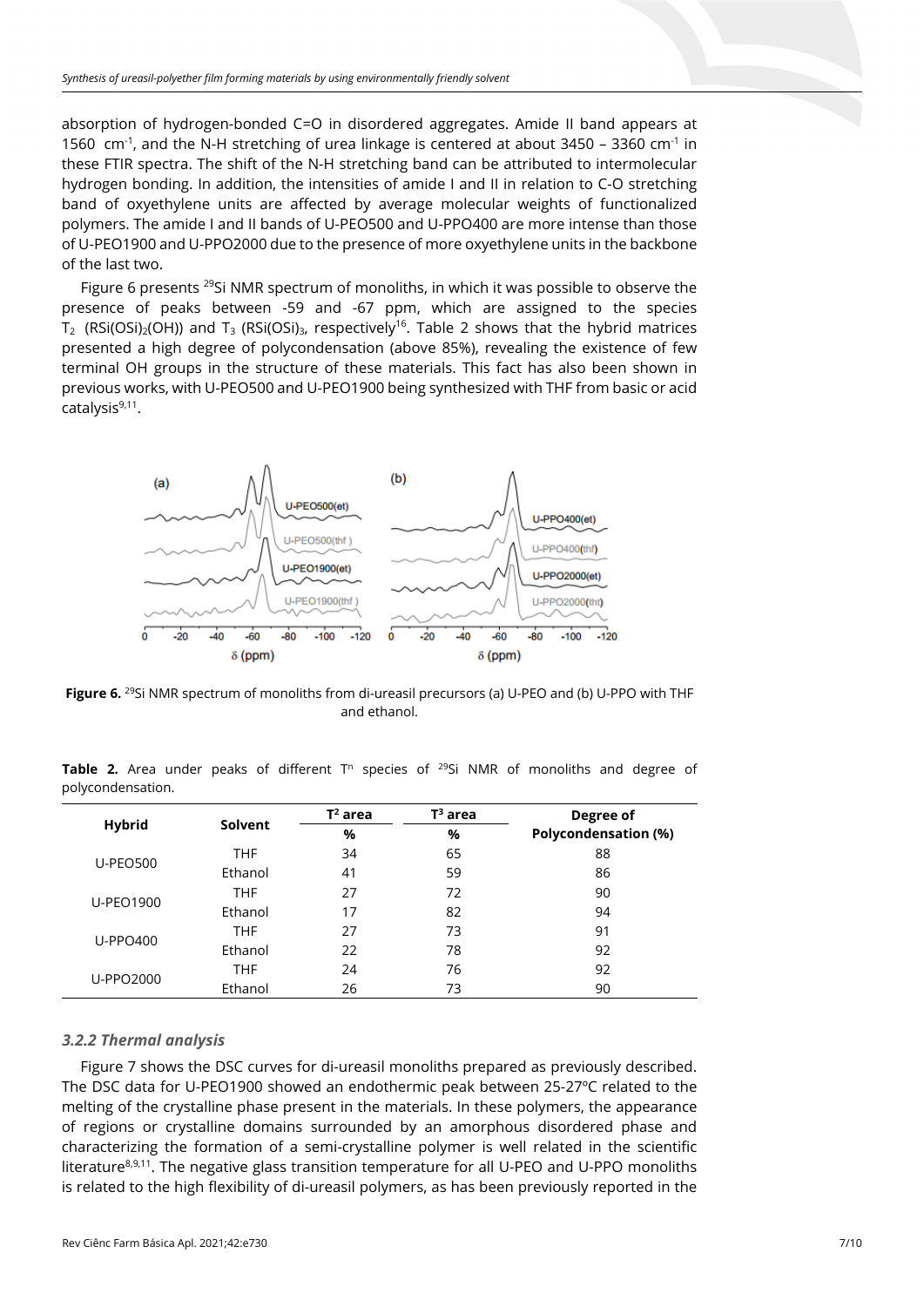literature<sup>8,11</sup>. U-PPO400 both in THF and in ethanol, however, showed less negative values (- 10 with THF and -8 for ethanol) indicating that this matrix has a higher stiffness. This can be explained by the fact that these matrices have a larger number of Si-O-Si bonds due to both the low molecular weight of the polymeric chains and the high degree of polycondensation (see Figure 6), increasing the ratio ureasil groups/polymers<sup>11</sup>. This fact, associated with the methyl group present in the polymer chain of these matrices, contributed to the increased rigidity of the polymeric matrixes. This great rigidity for U-PPO 400 monoliths was also observed macroscopically and by the DMA data shown by Figure 7. Observed values of glass transition temperature (Tg), melting point (Tm) and enthalpy change (∆H) obtained from DSC curves for the hybrids di-ureasil synthesized with THF and ethanol are presented in Table 3.



**Figure 7.** DSC curves of monoliths from di-ureasil precursors (a) U-PEO and (b) U-PPO with THF and ethanol.

**Table 3.** Data obtained from DSC curves for the hybrid ureasil PEO and PPO with THF and ethanol.

|                  | <b>PEO 1900</b> |           | <b>PEO 500</b> |     | <b>PPO 2000</b>          |     | <b>PPO 400</b>           |                          |  |
|------------------|-----------------|-----------|----------------|-----|--------------------------|-----|--------------------------|--------------------------|--|
|                  | <b>THF</b>      | <b>ET</b> | <b>THF</b>     | EТ  | THF                      | ET  | <b>THF</b>               | ET                       |  |
| $Tg(^{\circ}C)$  | $-60$           | -61       | -46            | -42 | $-62$                    | -63 | $-10$                    | -8                       |  |
| Mp (°C)          | 26.47           | 25.87     | ۰              | -   | $\overline{\phantom{a}}$ |     | $\overline{\phantom{0}}$ | $\overline{\phantom{0}}$ |  |
| $\Delta H$ (J/g) | 62.40           | 76.50     | -              | -   | $\overline{\phantom{a}}$ |     | -                        | $\overline{\phantom{0}}$ |  |

#### *3.2.3 Mechanical analysis*

The DMA data indicated that, after the application of a large force (18N = 0.6 MPa), the samples were not damaged.

Figure 8 shows the comparative deformation curves for U-PPO400, U-PPO200, U-PEO500 and U-PEO1900, all synthesized in THF and ethanol.

Regardless of the solvent used, the values do not change. However, when we comparing the values between the different U-PPO or U-PEO groups, the degree of deformation was as follows: U-PPO400 (≈15%) < up U-PEO1900 (≈22%) < up U-PEO500 (≈28%) and U-PPO2000 around 40%. These data corroborate the DSC results, according to which U-PPO400 showed higher Tg, revealing that these matrices are more rigid and therefore more resistant to deformation. Those are followed by the low and high molecular weight U-POE, which presented intermediate Tg values (between -46 ºC and -61 ºC). Finally, the lowest Tg values were from the hybrid matrices ureasil-POP 2000, indicating that these matrices are more flexible and more easily deformable.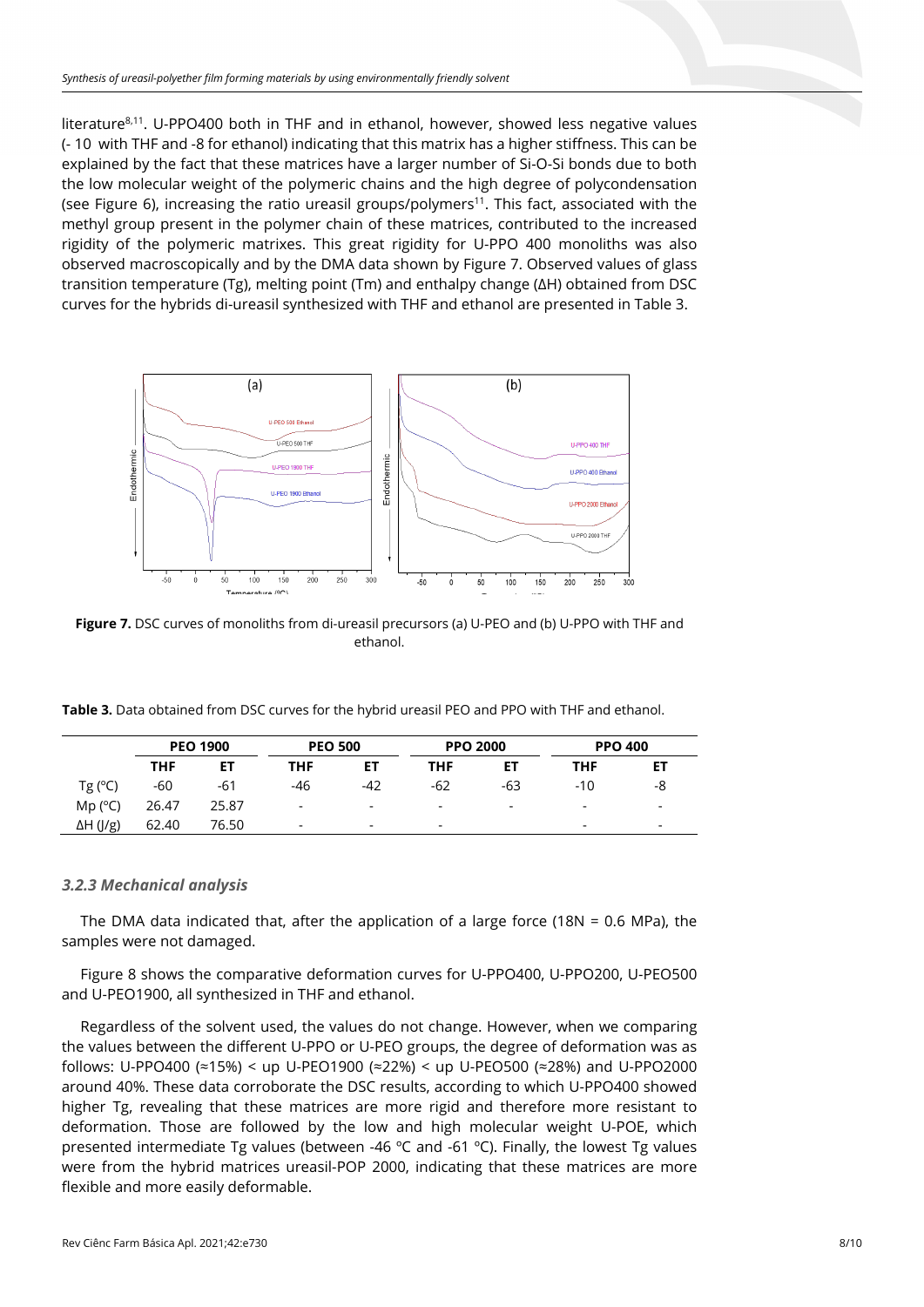

**Figure 8.** Strain curves as a function of force to hybrid matrices PEO and PPO.

# **4 CONCLUSIONS**

This worked allowed to observe that the use of ethanol, instead of THF, to synthesize diureasil hybrids did not affect the structural characteristics, as well as the thermal and mechanical properties. Therefore, it is possible to obtain the same material while maintaining its desirable characteristics such as transparency, mechanical strength and low water solubility, but using a cheaper, more accessible and less toxic solvent.

# **ACKNOWLEDGMENTS**

FAPESP – Fundação de Amparo à Pesquisa do Estado de São Paulo or Foundation for Research Support of the State of São Paulo, process number 2017/21456-3.

CAPES – Coordenação de Aperfeiçoamento de Pessoal de Nível Superior - Brasil (CAPES) - Finance Code 001.

CNPQ – Conselho Nacional de Desenvolvimento Científico e Tecnológico or National Council for Scientific and Technological Development

# **REFERENCES**

- 1. Fenton OS, Olafson KN, Pillai PS, Mitchell MJ, Langer R. Advances in biomaterials for drug delivery. Adv Mater. 2018;30(29):1-29. [http://dx.doi.org/10.1002/adma.201705328.](https://doi.org/10.1002/adma.201705328)
- 2. Kamaly N, Yameen B, Wu J, Farokhzad OC. Degradable controlled-release polymers and polymeric nanoparticles: mechanisms of controlling drug release. Chem Rev. 2016;116(4):2602-63. [http://dx.doi.org/10.1021/acs.chemrev.5b00346.](https://doi.org/10.1021/acs.chemrev.5b00346) [PMid:26854975.](https://www.ncbi.nlm.nih.gov/entrez/query.fcgi?cmd=Retrieve&db=PubMed&list_uids=26854975&dopt=Abstract)
- 3. Aghabegi Moghanjoughi A, Khoshnevis D, Zarrabi A. A concise review on smart polymers for controlled drug release. Drug Deliv Transl Res. 2016;6(3):333-40. [http://dx.doi.org/10.1007/s13346-](https://doi.org/10.1007/s13346-015-0274-7) [015-0274-7.](https://doi.org/10.1007/s13346-015-0274-7) [PMid:26744179.](https://www.ncbi.nlm.nih.gov/entrez/query.fcgi?cmd=Retrieve&db=PubMed&list_uids=26744179&dopt=Abstract)
- 4. Venditti I. Morphologies and functionalities of polymeric nanocarriers as chemicaltools for drug delivery: A review. J King Saud Univer – Sci. 2019;31:398-411.
- 5. Yun YH, Lee BK, Park K. Controlled drug delivery: historical perspective for the next generation. J Control Release. 2015;219:2-7. [http://dx.doi.org/10.1016/j.jconrel.2015.10.005.](https://doi.org/10.1016/j.jconrel.2015.10.005) [PMid:26456749.](https://www.ncbi.nlm.nih.gov/entrez/query.fcgi?cmd=Retrieve&db=PubMed&list_uids=26456749&dopt=Abstract)
- 6. Wu PC, et al. Graphene oxide conjugated with polymers: a study of culture condition to determine whether a bacterial growth stimulant or an antimicrobial agent? J Nanobiotechnology. 2018;16(1):1. [http://dx.doi.org/10.1186/s12951-018-0392-8.](https://doi.org/10.1186/s12951-018-0392-8) [PMid:29321058.](https://www.ncbi.nlm.nih.gov/entrez/query.fcgi?cmd=Retrieve&db=PubMed&list_uids=29321058&dopt=Abstract)
- 7. Mir SH, Nagahara LA, Thundat T, Mokarian-Tabari P, Furukawa H, Khosla A. Review—organicinorganic hybrid functional materials: an integrated platform for applied technologies. J Electrochem Soc. 2018;165(8):3137-56[. http://dx.doi.org/10.1149/2.0191808jes.](https://doi.org/10.1149/2.0191808jes)
- 8. Molina EF, Pulcinelli SH, Briois V, Santilli CV. Fine-tuning of a nanostructure, swelling, and drug delivery profile by blending ureasil–PEO and ureasil–PPO hybrids. Polym Chem. 2014;5(6):1897- 904. [http://dx.doi.org/10.1039/C3PY01126G.](https://doi.org/10.1039/C3PY01126G)